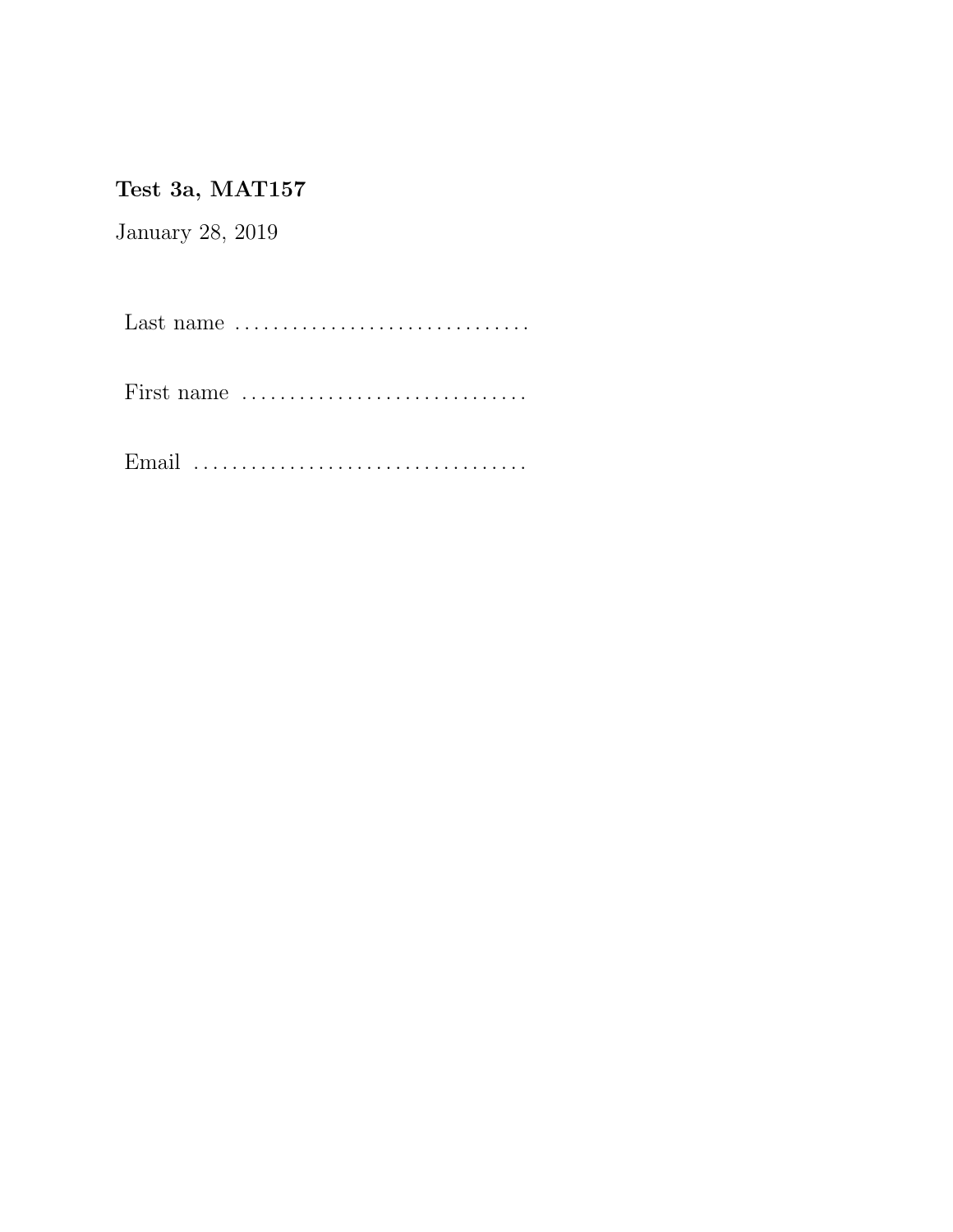**1.** (10 pts) Suppose  $f(x)$  and  $g(x)$  are differentiable on R and  $g'(x) =$  $f'(x) + h(x)$ , where  $h(x)$  is a continuous function satisfying  $h(x) > 0$ for  $x > a$ ,  $h(x) < 0$ , for  $x < a$ . Suppose that  $g(a) = f(a) + 3$ . Show that  $g(x) > f(x) + 3, \forall x \neq a$ .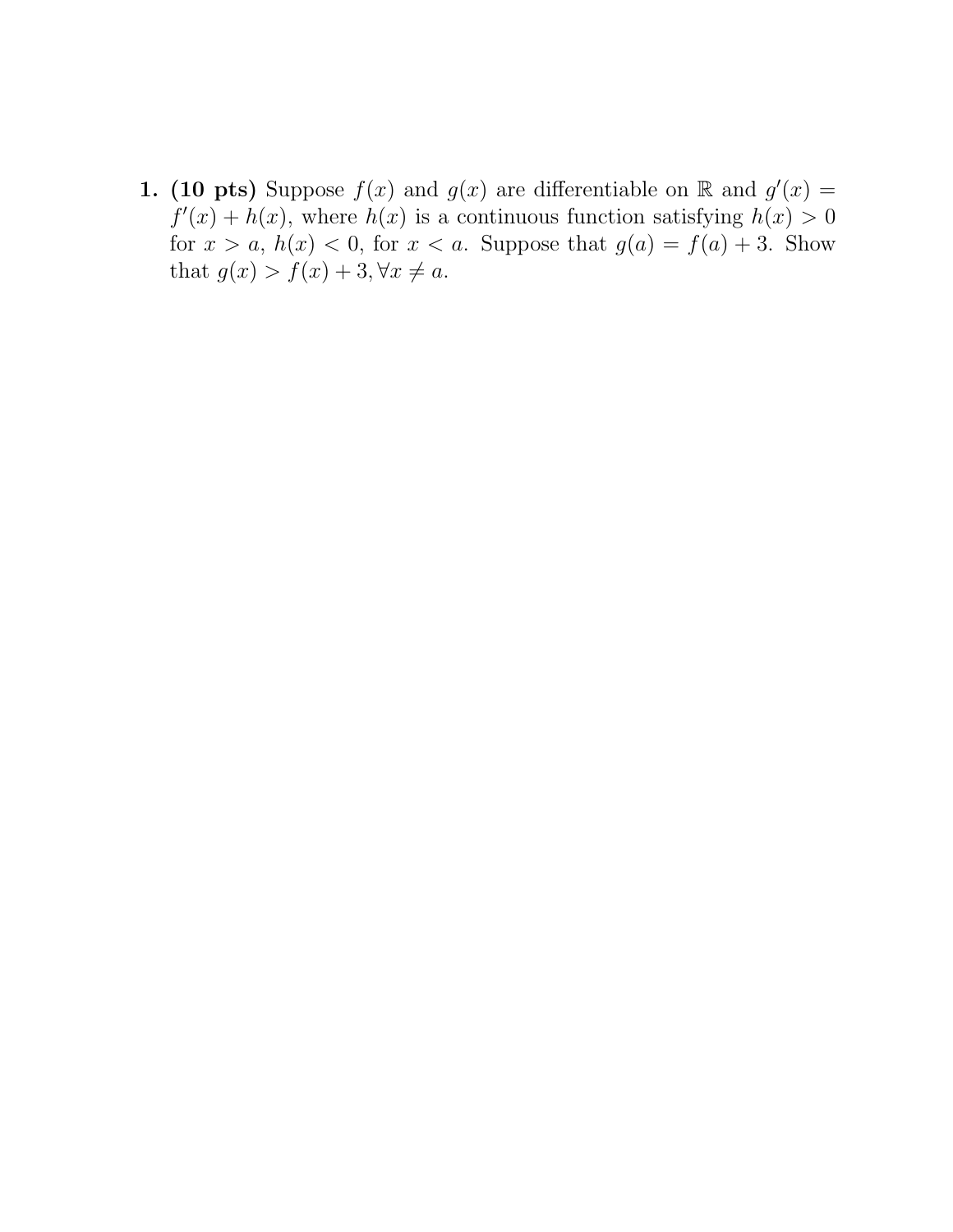**2.** (10 pts) Suppose  $0 \leq R \leq 1$ . The horizontal planes  $z = R$  and  $z = -R$  intersect the unit sphere  $x^2 + y^2 + z^2 = 1$  in circles containing points of the form  $(x, y, R)$  and  $(x, y, -R)$ . There are eight such points for which either  $x = y$  or  $x = -y$ , and these eight points are the vertices of a rectangular solid. What is the maximum possible surface area of this solid, for  $0 < R < 1$ ?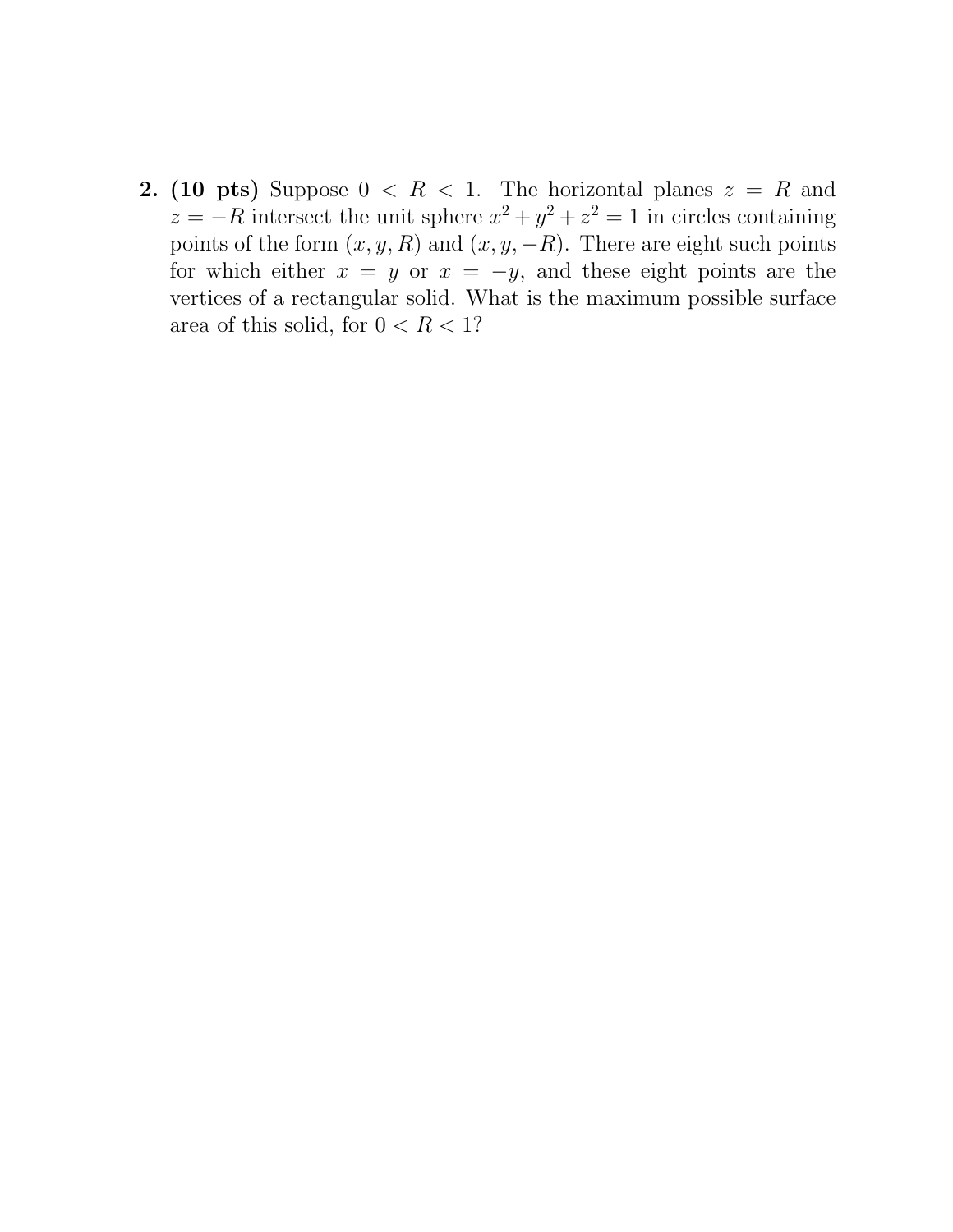3. (10 pts) Let

$$
f(x) = \begin{cases} 2, & \text{if } 0 \le x < 1, \\ -3, & \text{if } x = 1, \\ 5, & \text{if } 1 < x < 3, \\ -1, & \text{if } 3 \le x \le 4, \end{cases}
$$

Use an upper and lower sums argument to show that  $f(x)$  is integrable on [0, 4] and to evaluate  $\int_0^4 f(x) dx$ .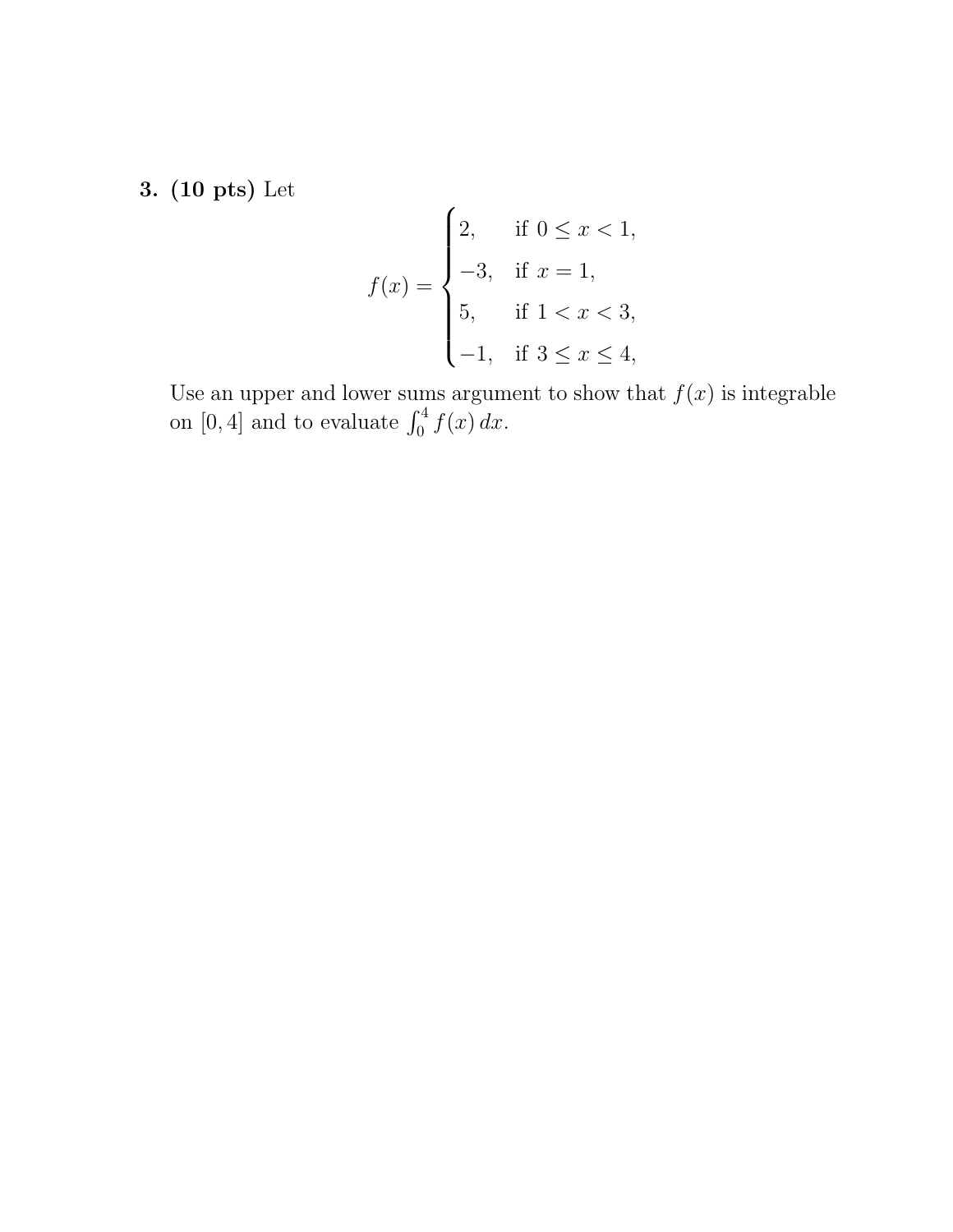**4.** (10 pts) Working from the definition of  $\sin x$  developed in class, prove that  $\sin x > \frac{x}{2}$ , whenever  $0 < x < \frac{\pi}{2}$ . You are allowed to assume we know the values of the trigonometric functions at the usual "special angles".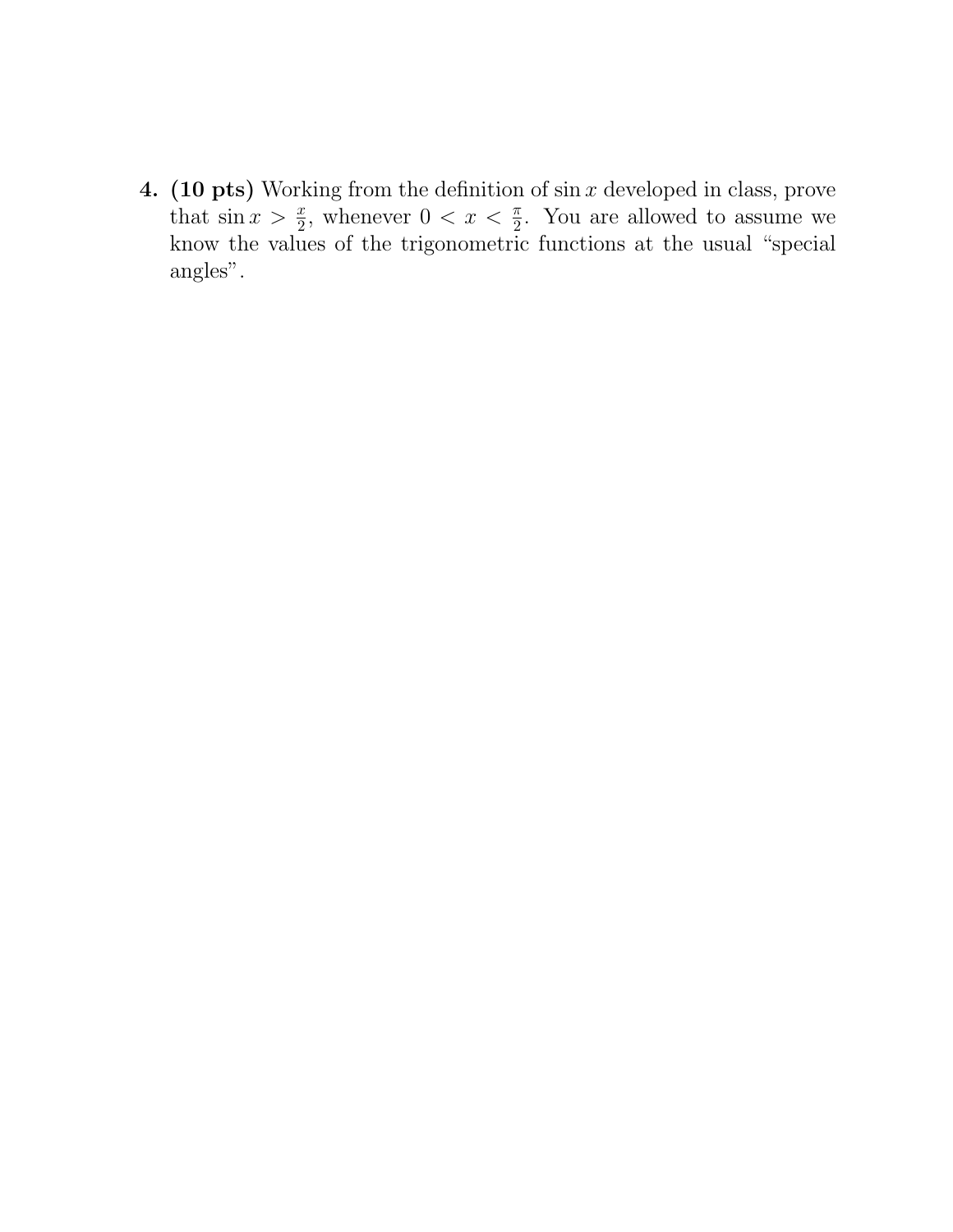5. (10 pts) Find the area of the region enclosed between the graphs of  $y = 7x^4 + 4x^3 - 6x^2 - 4x + 3$  and  $y = 2x^4 + 4x^3 + 9x^2 + 6x + 3$ .